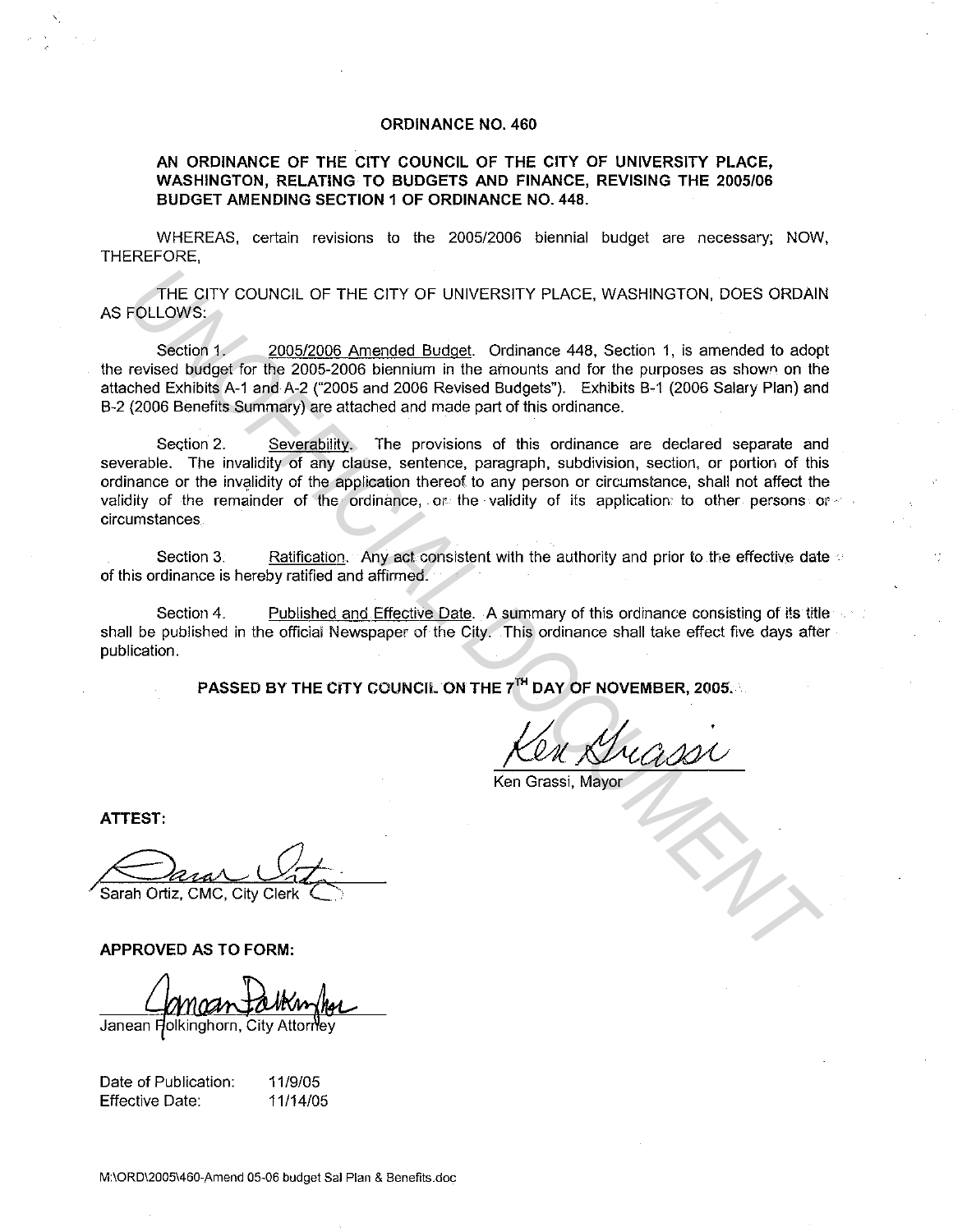#### EXHIBIT A-1  $\sim$  . CITY OF UNIVERSITY PLACE 2005 Revised Budget

 $\mathcal{L}(\mathcal{A})$  and  $\mathcal{L}(\mathcal{A})$  .

| <b>&amp; OTHER</b><br><b>ENDING</b><br>& OTHER<br><b>USES</b><br><b>BALANCE</b><br><b>SOURCES</b><br>Mid-Biennium<br>Mid-Biennium<br>Adjustments<br><b>Adjustments</b><br><b>Adopted:</b><br><b>Adopted:</b><br><b>FUND</b><br><b>Revised.</b><br><b>Revised</b><br><b>Balance</b><br>Operating<br>General<br>1,536,134<br>S<br>17,097,732<br>14,632,215 \$<br>929,383<br>$\mathbf S$<br>15,561.598<br>\$<br>001<br>General<br>16,525,137<br>- \$<br>572,595<br>S.<br>\$<br><b>Special Revenue</b><br>\$<br>204.390<br>(209, 684)<br>1,348.392<br>1,558,076<br>1,558,076<br>Street<br>(5, 294)<br>1,552,782<br>101<br>\$<br>8,365<br>217,199<br>225,564<br>225,564<br>(8, 365)<br>\$<br>225,564<br>102<br>Arterial Street<br>187,945<br>902,350<br>990,295<br>1,090.295<br>990,295<br>(87, 945)<br>Real Estate Excise Tax<br>S<br>100,000<br>103<br>37,310<br>37,310<br>37,310<br>112<br>Path & Trails<br>S.<br>(112)<br>120<br>99,254<br>2,142,603<br>(99, 254)<br>2,043,349<br>S<br>2,142,603<br>2,142,603<br>140<br>Surface Water Mgmt<br>695,300<br>52,036<br>(52,036)<br>\$<br>695,300<br>695.300<br>188<br>Strategic Reserve<br>1,232,564<br>4,511,290<br>94,706<br>4,968,462<br>(457, 172)<br><b>Sub-total Special Revenue</b><br>S<br>5,649,148<br>5,743,854<br><b>Debt Service</b><br>71,920<br>2,703,509<br>1,200,000<br>1,575,429<br>1,128,080<br>1,575,429<br>2,775,429<br>Debt Service<br>201<br>\$.<br>71,920<br>1,128,080<br>2,703,509<br>1,200,000<br>2,775.429<br>1,575,429<br>\$<br>1,575,429<br><b>Sub-total Debt Service Funds</b><br>2,840,618<br>1,600,291<br>22,776,397<br>swerante<br>21,176,106<br>$-23,749,714$<br>1,867,301<br>1.25,617,015<br><b>Total Operating</b><br>Capital Improvement<br>155,213<br>1,820.616<br>1,859,603<br>(38,987)<br>1,975,829<br>1,859,603<br>116,226<br>Parks CIP<br>\$<br>301<br>14,138<br>(978,003)<br>8,073,301<br>9,051,304<br>(978,003)<br>8,087,439<br>9,065,442<br>Public Works CIP<br>S<br>302<br>42,064<br>42,064<br>42,064<br>42,064<br>303<br>Municipal Facilities CIP<br>S<br>304<br>Surface Water Mgmt CIP<br>S<br>169,351<br>10,952,971<br>9,935,981<br>10,105,332<br>(1,016,990)<br>10,967,109<br>(861,777)<br>$\mathbf{s}$<br><b>Sub-total CIP</b><br>Internal Service<br>879,480<br>79,206<br>(5,951)<br>73,255<br>952,735<br>(10, 730)<br>963,465<br>Fleet & Equipment<br>S<br>501<br>182,007<br>1,527,982<br>740,628<br>787,354<br>1,709,989<br>S<br>1,732,156<br>(22,167)<br>Information Technology & Services<br>502<br>\$<br>Property Management<br>505<br>55.173<br>217,150<br>218,341<br>(1, 191)<br>272,323<br>\$<br>272,323<br>Risk Management<br>506<br>1,116,660<br>780,212<br>1,818,387<br>1,038,175<br>(32, 897)<br>2,935,047<br>s<br>2,967,944<br>Sub-total Internal Service<br>Non-Annually Budgeted<br>98,678<br>52,461<br>46,217<br>98.678<br>98,678<br>\$<br>Donations and Gifts to University Place<br>150<br>98.678<br>52,461<br>46,217<br>\$<br>98,678<br>98.678<br><b>Sub-total Non-Annually Budgeted</b> |  |                                                |  |  | <b>REVENUES</b> |  |  | <b>EXPENDITURES</b> |  |           |
|-----------------------------------------------------------------------------------------------------------------------------------------------------------------------------------------------------------------------------------------------------------------------------------------------------------------------------------------------------------------------------------------------------------------------------------------------------------------------------------------------------------------------------------------------------------------------------------------------------------------------------------------------------------------------------------------------------------------------------------------------------------------------------------------------------------------------------------------------------------------------------------------------------------------------------------------------------------------------------------------------------------------------------------------------------------------------------------------------------------------------------------------------------------------------------------------------------------------------------------------------------------------------------------------------------------------------------------------------------------------------------------------------------------------------------------------------------------------------------------------------------------------------------------------------------------------------------------------------------------------------------------------------------------------------------------------------------------------------------------------------------------------------------------------------------------------------------------------------------------------------------------------------------------------------------------------------------------------------------------------------------------------------------------------------------------------------------------------------------------------------------------------------------------------------------------------------------------------------------------------------------------------------------------------------------------------------------------------------------------------------------------------------------------------------------------------------------------------------------------------------------------------------------------------------------------------------------------------------------------------------------------------------------------------------------------------------------------------------------------------------------------------------------------------------------------------------------------------------------------------------------------------------------------------------------------------------------------------------------------------------------------|--|------------------------------------------------|--|--|-----------------|--|--|---------------------|--|-----------|
|                                                                                                                                                                                                                                                                                                                                                                                                                                                                                                                                                                                                                                                                                                                                                                                                                                                                                                                                                                                                                                                                                                                                                                                                                                                                                                                                                                                                                                                                                                                                                                                                                                                                                                                                                                                                                                                                                                                                                                                                                                                                                                                                                                                                                                                                                                                                                                                                                                                                                                                                                                                                                                                                                                                                                                                                                                                                                                                                                                                                           |  |                                                |  |  |                 |  |  |                     |  |           |
|                                                                                                                                                                                                                                                                                                                                                                                                                                                                                                                                                                                                                                                                                                                                                                                                                                                                                                                                                                                                                                                                                                                                                                                                                                                                                                                                                                                                                                                                                                                                                                                                                                                                                                                                                                                                                                                                                                                                                                                                                                                                                                                                                                                                                                                                                                                                                                                                                                                                                                                                                                                                                                                                                                                                                                                                                                                                                                                                                                                                           |  |                                                |  |  |                 |  |  |                     |  |           |
|                                                                                                                                                                                                                                                                                                                                                                                                                                                                                                                                                                                                                                                                                                                                                                                                                                                                                                                                                                                                                                                                                                                                                                                                                                                                                                                                                                                                                                                                                                                                                                                                                                                                                                                                                                                                                                                                                                                                                                                                                                                                                                                                                                                                                                                                                                                                                                                                                                                                                                                                                                                                                                                                                                                                                                                                                                                                                                                                                                                                           |  |                                                |  |  |                 |  |  |                     |  |           |
|                                                                                                                                                                                                                                                                                                                                                                                                                                                                                                                                                                                                                                                                                                                                                                                                                                                                                                                                                                                                                                                                                                                                                                                                                                                                                                                                                                                                                                                                                                                                                                                                                                                                                                                                                                                                                                                                                                                                                                                                                                                                                                                                                                                                                                                                                                                                                                                                                                                                                                                                                                                                                                                                                                                                                                                                                                                                                                                                                                                                           |  |                                                |  |  |                 |  |  |                     |  |           |
|                                                                                                                                                                                                                                                                                                                                                                                                                                                                                                                                                                                                                                                                                                                                                                                                                                                                                                                                                                                                                                                                                                                                                                                                                                                                                                                                                                                                                                                                                                                                                                                                                                                                                                                                                                                                                                                                                                                                                                                                                                                                                                                                                                                                                                                                                                                                                                                                                                                                                                                                                                                                                                                                                                                                                                                                                                                                                                                                                                                                           |  |                                                |  |  |                 |  |  |                     |  |           |
|                                                                                                                                                                                                                                                                                                                                                                                                                                                                                                                                                                                                                                                                                                                                                                                                                                                                                                                                                                                                                                                                                                                                                                                                                                                                                                                                                                                                                                                                                                                                                                                                                                                                                                                                                                                                                                                                                                                                                                                                                                                                                                                                                                                                                                                                                                                                                                                                                                                                                                                                                                                                                                                                                                                                                                                                                                                                                                                                                                                                           |  |                                                |  |  |                 |  |  |                     |  |           |
|                                                                                                                                                                                                                                                                                                                                                                                                                                                                                                                                                                                                                                                                                                                                                                                                                                                                                                                                                                                                                                                                                                                                                                                                                                                                                                                                                                                                                                                                                                                                                                                                                                                                                                                                                                                                                                                                                                                                                                                                                                                                                                                                                                                                                                                                                                                                                                                                                                                                                                                                                                                                                                                                                                                                                                                                                                                                                                                                                                                                           |  |                                                |  |  |                 |  |  |                     |  |           |
|                                                                                                                                                                                                                                                                                                                                                                                                                                                                                                                                                                                                                                                                                                                                                                                                                                                                                                                                                                                                                                                                                                                                                                                                                                                                                                                                                                                                                                                                                                                                                                                                                                                                                                                                                                                                                                                                                                                                                                                                                                                                                                                                                                                                                                                                                                                                                                                                                                                                                                                                                                                                                                                                                                                                                                                                                                                                                                                                                                                                           |  |                                                |  |  |                 |  |  |                     |  |           |
|                                                                                                                                                                                                                                                                                                                                                                                                                                                                                                                                                                                                                                                                                                                                                                                                                                                                                                                                                                                                                                                                                                                                                                                                                                                                                                                                                                                                                                                                                                                                                                                                                                                                                                                                                                                                                                                                                                                                                                                                                                                                                                                                                                                                                                                                                                                                                                                                                                                                                                                                                                                                                                                                                                                                                                                                                                                                                                                                                                                                           |  |                                                |  |  |                 |  |  |                     |  |           |
|                                                                                                                                                                                                                                                                                                                                                                                                                                                                                                                                                                                                                                                                                                                                                                                                                                                                                                                                                                                                                                                                                                                                                                                                                                                                                                                                                                                                                                                                                                                                                                                                                                                                                                                                                                                                                                                                                                                                                                                                                                                                                                                                                                                                                                                                                                                                                                                                                                                                                                                                                                                                                                                                                                                                                                                                                                                                                                                                                                                                           |  |                                                |  |  |                 |  |  |                     |  |           |
|                                                                                                                                                                                                                                                                                                                                                                                                                                                                                                                                                                                                                                                                                                                                                                                                                                                                                                                                                                                                                                                                                                                                                                                                                                                                                                                                                                                                                                                                                                                                                                                                                                                                                                                                                                                                                                                                                                                                                                                                                                                                                                                                                                                                                                                                                                                                                                                                                                                                                                                                                                                                                                                                                                                                                                                                                                                                                                                                                                                                           |  |                                                |  |  |                 |  |  |                     |  |           |
|                                                                                                                                                                                                                                                                                                                                                                                                                                                                                                                                                                                                                                                                                                                                                                                                                                                                                                                                                                                                                                                                                                                                                                                                                                                                                                                                                                                                                                                                                                                                                                                                                                                                                                                                                                                                                                                                                                                                                                                                                                                                                                                                                                                                                                                                                                                                                                                                                                                                                                                                                                                                                                                                                                                                                                                                                                                                                                                                                                                                           |  |                                                |  |  |                 |  |  |                     |  |           |
|                                                                                                                                                                                                                                                                                                                                                                                                                                                                                                                                                                                                                                                                                                                                                                                                                                                                                                                                                                                                                                                                                                                                                                                                                                                                                                                                                                                                                                                                                                                                                                                                                                                                                                                                                                                                                                                                                                                                                                                                                                                                                                                                                                                                                                                                                                                                                                                                                                                                                                                                                                                                                                                                                                                                                                                                                                                                                                                                                                                                           |  |                                                |  |  |                 |  |  |                     |  |           |
|                                                                                                                                                                                                                                                                                                                                                                                                                                                                                                                                                                                                                                                                                                                                                                                                                                                                                                                                                                                                                                                                                                                                                                                                                                                                                                                                                                                                                                                                                                                                                                                                                                                                                                                                                                                                                                                                                                                                                                                                                                                                                                                                                                                                                                                                                                                                                                                                                                                                                                                                                                                                                                                                                                                                                                                                                                                                                                                                                                                                           |  |                                                |  |  |                 |  |  |                     |  |           |
|                                                                                                                                                                                                                                                                                                                                                                                                                                                                                                                                                                                                                                                                                                                                                                                                                                                                                                                                                                                                                                                                                                                                                                                                                                                                                                                                                                                                                                                                                                                                                                                                                                                                                                                                                                                                                                                                                                                                                                                                                                                                                                                                                                                                                                                                                                                                                                                                                                                                                                                                                                                                                                                                                                                                                                                                                                                                                                                                                                                                           |  |                                                |  |  |                 |  |  |                     |  |           |
|                                                                                                                                                                                                                                                                                                                                                                                                                                                                                                                                                                                                                                                                                                                                                                                                                                                                                                                                                                                                                                                                                                                                                                                                                                                                                                                                                                                                                                                                                                                                                                                                                                                                                                                                                                                                                                                                                                                                                                                                                                                                                                                                                                                                                                                                                                                                                                                                                                                                                                                                                                                                                                                                                                                                                                                                                                                                                                                                                                                                           |  |                                                |  |  |                 |  |  |                     |  |           |
|                                                                                                                                                                                                                                                                                                                                                                                                                                                                                                                                                                                                                                                                                                                                                                                                                                                                                                                                                                                                                                                                                                                                                                                                                                                                                                                                                                                                                                                                                                                                                                                                                                                                                                                                                                                                                                                                                                                                                                                                                                                                                                                                                                                                                                                                                                                                                                                                                                                                                                                                                                                                                                                                                                                                                                                                                                                                                                                                                                                                           |  |                                                |  |  |                 |  |  |                     |  |           |
|                                                                                                                                                                                                                                                                                                                                                                                                                                                                                                                                                                                                                                                                                                                                                                                                                                                                                                                                                                                                                                                                                                                                                                                                                                                                                                                                                                                                                                                                                                                                                                                                                                                                                                                                                                                                                                                                                                                                                                                                                                                                                                                                                                                                                                                                                                                                                                                                                                                                                                                                                                                                                                                                                                                                                                                                                                                                                                                                                                                                           |  |                                                |  |  |                 |  |  |                     |  |           |
|                                                                                                                                                                                                                                                                                                                                                                                                                                                                                                                                                                                                                                                                                                                                                                                                                                                                                                                                                                                                                                                                                                                                                                                                                                                                                                                                                                                                                                                                                                                                                                                                                                                                                                                                                                                                                                                                                                                                                                                                                                                                                                                                                                                                                                                                                                                                                                                                                                                                                                                                                                                                                                                                                                                                                                                                                                                                                                                                                                                                           |  |                                                |  |  |                 |  |  |                     |  |           |
|                                                                                                                                                                                                                                                                                                                                                                                                                                                                                                                                                                                                                                                                                                                                                                                                                                                                                                                                                                                                                                                                                                                                                                                                                                                                                                                                                                                                                                                                                                                                                                                                                                                                                                                                                                                                                                                                                                                                                                                                                                                                                                                                                                                                                                                                                                                                                                                                                                                                                                                                                                                                                                                                                                                                                                                                                                                                                                                                                                                                           |  |                                                |  |  |                 |  |  |                     |  |           |
|                                                                                                                                                                                                                                                                                                                                                                                                                                                                                                                                                                                                                                                                                                                                                                                                                                                                                                                                                                                                                                                                                                                                                                                                                                                                                                                                                                                                                                                                                                                                                                                                                                                                                                                                                                                                                                                                                                                                                                                                                                                                                                                                                                                                                                                                                                                                                                                                                                                                                                                                                                                                                                                                                                                                                                                                                                                                                                                                                                                                           |  |                                                |  |  |                 |  |  |                     |  |           |
|                                                                                                                                                                                                                                                                                                                                                                                                                                                                                                                                                                                                                                                                                                                                                                                                                                                                                                                                                                                                                                                                                                                                                                                                                                                                                                                                                                                                                                                                                                                                                                                                                                                                                                                                                                                                                                                                                                                                                                                                                                                                                                                                                                                                                                                                                                                                                                                                                                                                                                                                                                                                                                                                                                                                                                                                                                                                                                                                                                                                           |  |                                                |  |  |                 |  |  |                     |  |           |
|                                                                                                                                                                                                                                                                                                                                                                                                                                                                                                                                                                                                                                                                                                                                                                                                                                                                                                                                                                                                                                                                                                                                                                                                                                                                                                                                                                                                                                                                                                                                                                                                                                                                                                                                                                                                                                                                                                                                                                                                                                                                                                                                                                                                                                                                                                                                                                                                                                                                                                                                                                                                                                                                                                                                                                                                                                                                                                                                                                                                           |  |                                                |  |  |                 |  |  |                     |  |           |
|                                                                                                                                                                                                                                                                                                                                                                                                                                                                                                                                                                                                                                                                                                                                                                                                                                                                                                                                                                                                                                                                                                                                                                                                                                                                                                                                                                                                                                                                                                                                                                                                                                                                                                                                                                                                                                                                                                                                                                                                                                                                                                                                                                                                                                                                                                                                                                                                                                                                                                                                                                                                                                                                                                                                                                                                                                                                                                                                                                                                           |  |                                                |  |  |                 |  |  |                     |  |           |
|                                                                                                                                                                                                                                                                                                                                                                                                                                                                                                                                                                                                                                                                                                                                                                                                                                                                                                                                                                                                                                                                                                                                                                                                                                                                                                                                                                                                                                                                                                                                                                                                                                                                                                                                                                                                                                                                                                                                                                                                                                                                                                                                                                                                                                                                                                                                                                                                                                                                                                                                                                                                                                                                                                                                                                                                                                                                                                                                                                                                           |  |                                                |  |  |                 |  |  |                     |  |           |
|                                                                                                                                                                                                                                                                                                                                                                                                                                                                                                                                                                                                                                                                                                                                                                                                                                                                                                                                                                                                                                                                                                                                                                                                                                                                                                                                                                                                                                                                                                                                                                                                                                                                                                                                                                                                                                                                                                                                                                                                                                                                                                                                                                                                                                                                                                                                                                                                                                                                                                                                                                                                                                                                                                                                                                                                                                                                                                                                                                                                           |  |                                                |  |  |                 |  |  |                     |  |           |
|                                                                                                                                                                                                                                                                                                                                                                                                                                                                                                                                                                                                                                                                                                                                                                                                                                                                                                                                                                                                                                                                                                                                                                                                                                                                                                                                                                                                                                                                                                                                                                                                                                                                                                                                                                                                                                                                                                                                                                                                                                                                                                                                                                                                                                                                                                                                                                                                                                                                                                                                                                                                                                                                                                                                                                                                                                                                                                                                                                                                           |  |                                                |  |  |                 |  |  |                     |  |           |
|                                                                                                                                                                                                                                                                                                                                                                                                                                                                                                                                                                                                                                                                                                                                                                                                                                                                                                                                                                                                                                                                                                                                                                                                                                                                                                                                                                                                                                                                                                                                                                                                                                                                                                                                                                                                                                                                                                                                                                                                                                                                                                                                                                                                                                                                                                                                                                                                                                                                                                                                                                                                                                                                                                                                                                                                                                                                                                                                                                                                           |  |                                                |  |  |                 |  |  |                     |  |           |
|                                                                                                                                                                                                                                                                                                                                                                                                                                                                                                                                                                                                                                                                                                                                                                                                                                                                                                                                                                                                                                                                                                                                                                                                                                                                                                                                                                                                                                                                                                                                                                                                                                                                                                                                                                                                                                                                                                                                                                                                                                                                                                                                                                                                                                                                                                                                                                                                                                                                                                                                                                                                                                                                                                                                                                                                                                                                                                                                                                                                           |  |                                                |  |  |                 |  |  |                     |  |           |
|                                                                                                                                                                                                                                                                                                                                                                                                                                                                                                                                                                                                                                                                                                                                                                                                                                                                                                                                                                                                                                                                                                                                                                                                                                                                                                                                                                                                                                                                                                                                                                                                                                                                                                                                                                                                                                                                                                                                                                                                                                                                                                                                                                                                                                                                                                                                                                                                                                                                                                                                                                                                                                                                                                                                                                                                                                                                                                                                                                                                           |  |                                                |  |  |                 |  |  |                     |  |           |
|                                                                                                                                                                                                                                                                                                                                                                                                                                                                                                                                                                                                                                                                                                                                                                                                                                                                                                                                                                                                                                                                                                                                                                                                                                                                                                                                                                                                                                                                                                                                                                                                                                                                                                                                                                                                                                                                                                                                                                                                                                                                                                                                                                                                                                                                                                                                                                                                                                                                                                                                                                                                                                                                                                                                                                                                                                                                                                                                                                                                           |  |                                                |  |  |                 |  |  |                     |  |           |
|                                                                                                                                                                                                                                                                                                                                                                                                                                                                                                                                                                                                                                                                                                                                                                                                                                                                                                                                                                                                                                                                                                                                                                                                                                                                                                                                                                                                                                                                                                                                                                                                                                                                                                                                                                                                                                                                                                                                                                                                                                                                                                                                                                                                                                                                                                                                                                                                                                                                                                                                                                                                                                                                                                                                                                                                                                                                                                                                                                                                           |  |                                                |  |  |                 |  |  |                     |  |           |
|                                                                                                                                                                                                                                                                                                                                                                                                                                                                                                                                                                                                                                                                                                                                                                                                                                                                                                                                                                                                                                                                                                                                                                                                                                                                                                                                                                                                                                                                                                                                                                                                                                                                                                                                                                                                                                                                                                                                                                                                                                                                                                                                                                                                                                                                                                                                                                                                                                                                                                                                                                                                                                                                                                                                                                                                                                                                                                                                                                                                           |  |                                                |  |  |                 |  |  |                     |  |           |
|                                                                                                                                                                                                                                                                                                                                                                                                                                                                                                                                                                                                                                                                                                                                                                                                                                                                                                                                                                                                                                                                                                                                                                                                                                                                                                                                                                                                                                                                                                                                                                                                                                                                                                                                                                                                                                                                                                                                                                                                                                                                                                                                                                                                                                                                                                                                                                                                                                                                                                                                                                                                                                                                                                                                                                                                                                                                                                                                                                                                           |  |                                                |  |  |                 |  |  |                     |  |           |
|                                                                                                                                                                                                                                                                                                                                                                                                                                                                                                                                                                                                                                                                                                                                                                                                                                                                                                                                                                                                                                                                                                                                                                                                                                                                                                                                                                                                                                                                                                                                                                                                                                                                                                                                                                                                                                                                                                                                                                                                                                                                                                                                                                                                                                                                                                                                                                                                                                                                                                                                                                                                                                                                                                                                                                                                                                                                                                                                                                                                           |  |                                                |  |  |                 |  |  |                     |  |           |
| 1415974 8 31,629,445 31,78445 32,000 33,213,469 33,213,469 33,314,415,974 8 34,629,443                                                                                                                                                                                                                                                                                                                                                                                                                                                                                                                                                                                                                                                                                                                                                                                                                                                                                                                                                                                                                                                                                                                                                                                                                                                                                                                                                                                                                                                                                                                                                                                                                                                                                                                                                                                                                                                                                                                                                                                                                                                                                                                                                                                                                                                                                                                                                                                                                                                                                                                                                                                                                                                                                                                                                                                                                                                                                                                    |  | <b>The Second Constitution of Total Budget</b> |  |  |                 |  |  |                     |  | 4,126,629 |

 $\sim$ 

 $\sim 10^{-1}$ 

 $\sim$ 

 $\alpha$ 

 $\sim 100$  km s  $^{-1}$ 

 $\alpha$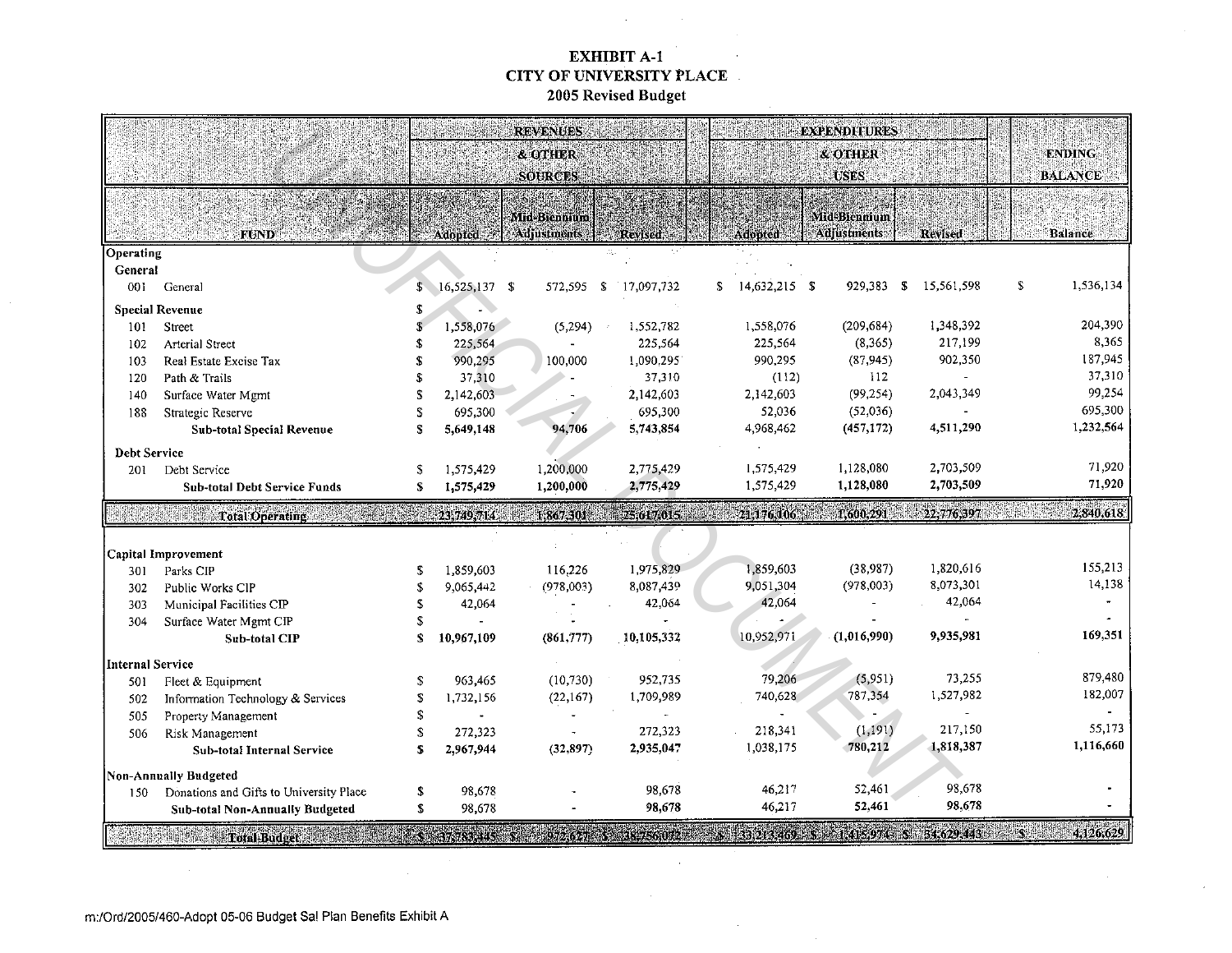# EXHIBIT A-2 CITY OF UNIVERSITY PLACE 2006 Revised Budget

|                       |                                         |     |               | <b>REVENUES</b>                                                             |                |    |               | <b>EXPENDITURES</b> |                    |   |                    |
|-----------------------|-----------------------------------------|-----|---------------|-----------------------------------------------------------------------------|----------------|----|---------------|---------------------|--------------------|---|--------------------|
|                       |                                         |     |               | & OTHER                                                                     |                |    |               | <b>&amp; OTHER</b>  |                    |   | <b>ENDING</b>      |
|                       |                                         |     |               | <b>SOURCES</b>                                                              |                |    |               | <b>USES:</b>        |                    |   | <b>BALANCE</b>     |
|                       |                                         |     |               |                                                                             |                |    |               |                     |                    |   |                    |
|                       |                                         |     |               | <b>Mid-Biennium</b>                                                         |                |    |               | Mid-Biennium        |                    |   |                    |
|                       | <b>FUND</b>                             |     | Adopted       | Adjustments                                                                 | <b>Revised</b> |    | Adopted       | Adjustments         | <b>Revised</b>     |   | Balance            |
| Operating             |                                         |     |               |                                                                             |                |    |               |                     |                    |   |                    |
| General               |                                         |     |               |                                                                             |                |    |               |                     |                    |   |                    |
| 001                   | General                                 | S   | 14,738,449 \$ | $(1,243,427)$ \$                                                            | 13,495,022     | S. | 12,238,171 \$ | 678,927             | 12,917,098<br>- \$ | S | 577,924            |
|                       | <b>Special Revenue</b>                  |     |               |                                                                             |                |    |               |                     |                    |   |                    |
| 101                   | Street                                  | S   | 1,400,526     | 170,192                                                                     | 1,570,718      |    | 1,400,526     | 19,952              | 1,420,478          |   | 150,240            |
| 102                   | <b>Arterial Street</b>                  | S   | 217,943       | 8,365                                                                       | 226,308        |    | 207,736       |                     | 207,736            |   | 18,572             |
| 103                   | Real Estate Excise Tax                  | \$  | 715,000       | 187,945                                                                     | 902,945        |    | 715,000       |                     | 715,000            |   | 187,945            |
| 120                   | Path & Trails                           | S   | 41,163        | (112)                                                                       | 41,051         |    |               |                     |                    |   | 41,051             |
| 140                   | Surface Water Mgmt                      | S   | 2,064,040     | 86,418                                                                      | 2,150,458      |    | 2,064,040     | (13,981)            | 2,050,059          |   | 100,399            |
| 188                   | Strategic Reserve                       |     | 649,927       | 52,036                                                                      | 701,963        |    |               |                     |                    |   | 701,963            |
|                       | Sub-total Special Revenue               | \$  | 5,088,599     | 504,844                                                                     | 5,593,443      |    | 4,387,302     | 5,971               | 4,393,273          |   | 1,200,170          |
| <b>Debt Service</b>   |                                         |     |               |                                                                             |                |    |               |                     |                    |   |                    |
| 201                   | Debt Service                            | \$  | 1,294,358     | 36,570                                                                      | 1,330,928      |    | 1,294,358     | (35, 350)           | 1,259,008          |   | 71,920             |
|                       | <b>Sub-total Debt Service Funds</b>     | S.  | 1,294,358     | 36,570                                                                      | 1,330,928      |    | 1,294,358     | (35, 350)           | 1,259,008          |   | 71,920             |
|                       | <b>Total Operating Commission</b>       |     |               | 21,121,406 (702.013)                                                        | 20.419,393     |    | 17,919,831    | 649,548             | 18,569,379         |   | 1,850,014          |
|                       |                                         |     |               |                                                                             |                |    |               |                     |                    |   |                    |
|                       | Capital Improvement                     |     |               |                                                                             |                |    |               |                     |                    |   |                    |
| 301                   | Parks CIP                               | \$  | 334,000       | 91,413                                                                      | 425,413        |    | 334,000       | 91,413              | 425,413            |   |                    |
| 302                   | Public Works CIP                        | \$  | 1.362,663     | 6,099,000                                                                   | 7,461,663      |    | 1,287,126     | 6,174,537           | 7,461,663          |   |                    |
| 303                   | Municipal Facilities CIP                |     | 21,250        |                                                                             | 21,250         |    | 21,250        |                     | 21,250             |   |                    |
| 304                   | Surface Water Mgmt CIP                  | S.  |               |                                                                             |                |    |               |                     |                    |   |                    |
|                       | Sub-total CIP                           | \$  | 1,717,913     | 6,190,413                                                                   | 7,908,326      |    | 1,642,376     | 6,265,950           | 7,908,326          |   |                    |
|                       |                                         |     |               |                                                                             |                |    |               |                     |                    |   |                    |
| Internal Service      |                                         |     |               |                                                                             |                |    |               |                     |                    |   |                    |
| 501                   | Fleet & Equipment                       |     | 1,073,482     | 145,371                                                                     | 1,218,853      |    | 58,730        | 455,400             | 514,130            |   | 704,723<br>302,192 |
| 502                   | Information Technology & Services       | S   | 1,705,746     | (809, 521)                                                                  | 896,225        |    | 602,247       | (8,214)             | 594,033            |   |                    |
| 505                   | Property Management                     | \$  |               |                                                                             |                |    |               |                     |                    |   | 66,080             |
| 506                   | Risk Management                         | \$. | 320,039       | 1,191                                                                       | 321,230        |    | 255,150       |                     | 255,150            |   | 1,072,995          |
|                       | Sub-total Internal Service              | \$  | 3.099,267     | (662.959)                                                                   | 2,436,308      |    | 916,127       | 447,186             | 1,363,313          |   |                    |
| Non-Annually Budgeted |                                         |     |               |                                                                             |                |    |               |                     |                    |   |                    |
| 150                   | Donations and Gifts to University Place | \$  | 52,461        | (52.461)                                                                    |                |    |               |                     |                    |   |                    |
|                       | <b>Sub-total Non-Annually Budgeted</b>  | \$  | 52,461        | (52, 461)                                                                   |                |    |               |                     |                    |   |                    |
|                       | <b>Total Budget</b>                     |     |               | S 25,991,047 S 4,772,980 S 30,164,027 S 20,478,334 S 7,362,684 S 27,841,018 |                |    |               |                     |                    |   | 2,923,009          |

 $\sim$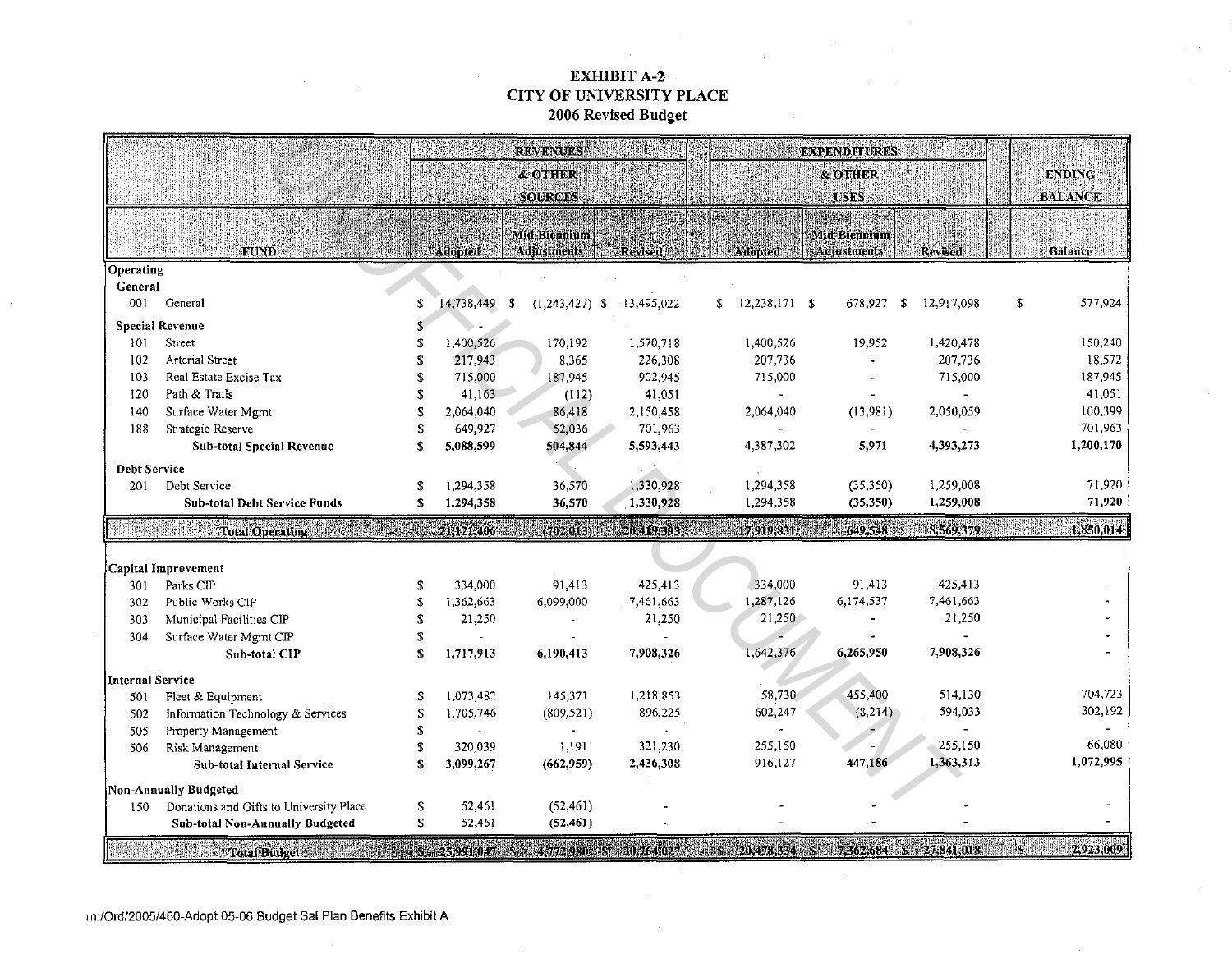|                                                 | 2005 Salary Range |           | 2006 Proposed Salary Range     |       |  |  |
|-------------------------------------------------|-------------------|-----------|--------------------------------|-------|--|--|
|                                                 |                   |           | 2.3% COLA & Market Adjustments |       |  |  |
| Position                                        | Entry             | High      | Entry                          | High  |  |  |
| City Manager                                    | Set by resolution |           | Set by resolution              |       |  |  |
| Deputy City Manager                             | 7,406             | 9,375     | 7,576                          | 9,590 |  |  |
| City Attorney                                   | 7,084             | 8,967     | 7,247                          | 9,173 |  |  |
| Community Services Director/ACM                 | 7,084             | 8,967     | 7,247                          | 9,173 |  |  |
| Community Development Director/ACM              | 7,084             | 8,967     | 7,247                          | 9,173 |  |  |
| Finance Director                                | 6,239             | 7,897     | 6,636                          | 8,400 |  |  |
| City Engineer/Ass't CD Director                 | 6,239             | 7,897     | 6,636                          | 8,400 |  |  |
| Development Services Dir./Building Official     | 5,530             | 7,000     | 5,941                          | 7,520 |  |  |
| Public Works Sup't/Ass't CD Director            | 5,530             | 7,000     | 5,941.                         | 7,520 |  |  |
| Economic Development Director                   | 5,317             | 6,730     | 5,439                          | 6,885 |  |  |
| Communication & Technology Srvcs. Dir.          | 5,317             | 6,730     | 5,439                          | 6,885 |  |  |
| Sr. Project Eng./Ass't City Engineer            | 5,317             | 6,730     | 5,439.                         | 6,885 |  |  |
| Sr. Parks Project Manager                       | 5,317             | 6,730     | 5,439                          | 6,885 |  |  |
| <b>Planning Director</b>                        |                   |           | 5,439                          | 6,885 |  |  |
| Deputy City Attorney                            | 5,112             | 6,471     | 5,229                          | 6,619 |  |  |
| Building Official.                              |                   |           | 5,229                          | 6,619 |  |  |
| Planning Manager Principal Planner              | 5,112             | 6,471     | 5,229.                         | 6,619 |  |  |
| City Clerk                                      | 4,508             | 5,706     | 4,612                          | 6,072 |  |  |
| Manager (HR, Rec. Finance Opns, Permits, etc.)  | 4,508             | 5,706     | 4,612                          | 6,072 |  |  |
| Senior Analyst (Mgnart, ITS, Fin., Planning)    | 4,508             | $5,706$ . | 4.612.94                       | 6,072 |  |  |
| Senior Planner                                  |                   |           | 4,612                          | 6,072 |  |  |
| Analyst (Financial, Management, ITS, etc.)      | 4,186             | 5,299     | 4,282                          | 5,421 |  |  |
| Project Engineer                                | 4,186             | 5,299     | 4,282                          | 5,421 |  |  |
| Associate Planner                               | 4,186             | 5,299     | 4,282                          | 5,421 |  |  |
| Building Inspector/Plans Examiner               | 4,186             | 5,299     | 4,282                          | 5,421 |  |  |
| <b>Executive Assistant</b>                      | 3,742             | 4,737     | 3,828                          | 4.846 |  |  |
| Paralegal                                       | 3,742             | 4,737     | 3,828                          | 4,846 |  |  |
| Sr. Engineering Tech./Inspector                 | 3,742             | 4,737     | 3,828                          | 4,846 |  |  |
| Supervisor (Rec., Admin., Park Maint., etc.)    | 3,742             | 4,737.    | 3,828                          | 4,846 |  |  |
| Administrative Assistant                        | 3,407             | 4,313     | 3,486                          | 4,412 |  |  |
| Assistant Planner                               | 3,407             | 4,313     | 3,486                          | 4,412 |  |  |
| Coordinator (Rec., Network, Crime Prev., etc.)  | 3,407             | 4,313     | 3,486                          | 4,412 |  |  |
| Deputy City Clerk                               | 3,407             | 4,313     | 3,486                          | 4,412 |  |  |
| Engineering Technician                          | 3,407             | 4.313     | 3,486                          | 4,412 |  |  |
| Permit Expeditor                                | 3,407             | 4,313     | 3,486                          | 4,412 |  |  |
| Sr. Specialist (Fin., Office, Land Use, etc.)   | 3,407             | 4,313     | 3,486                          | 4,412 |  |  |
| Specialist (Rec., Fin., Office, Land Use, etc.) | 3,162             | 4,003     | 3,235                          | 4,095 |  |  |
| Technician II (Park Maint., Facility, etc.)     | 2,745             | 3,475     | 2,809                          | 3,555 |  |  |
| Office Assistant II                             | 2,500             | 3,165     | 2,558                          | 3,238 |  |  |
| Technician I (Park Maint, Facility, etc.)       | 2,497             | 3,160     | 2,554                          | 3,233 |  |  |
| Office Assistant I/Intern                       | 2,198             | 2,782     | 2,249                          | 2,846 |  |  |
| Temp. Assistant (Clerical, Rec., etc.)          | Min Wage          | 12.50/hr  |                                |       |  |  |
|                                                 |                   |           | Min Wage<br>12.50/hr           |       |  |  |
| Maintenance Worker (Lead, I, II, III)           | Set by contract   |           | Set by contract                |       |  |  |
| Temporary Project Director                      | 6,239             | 7,897     | 6,382                          | 8,079 |  |  |
| Temporary Project Manager                       | 4,508             | 5,706     | 4,612                          | 5,838 |  |  |
| Temporary Project Assistant                     | 3,407             | 4,313     | 3,486                          | 4,413 |  |  |

чÈ,

 $\overline{\phantom{a}}$